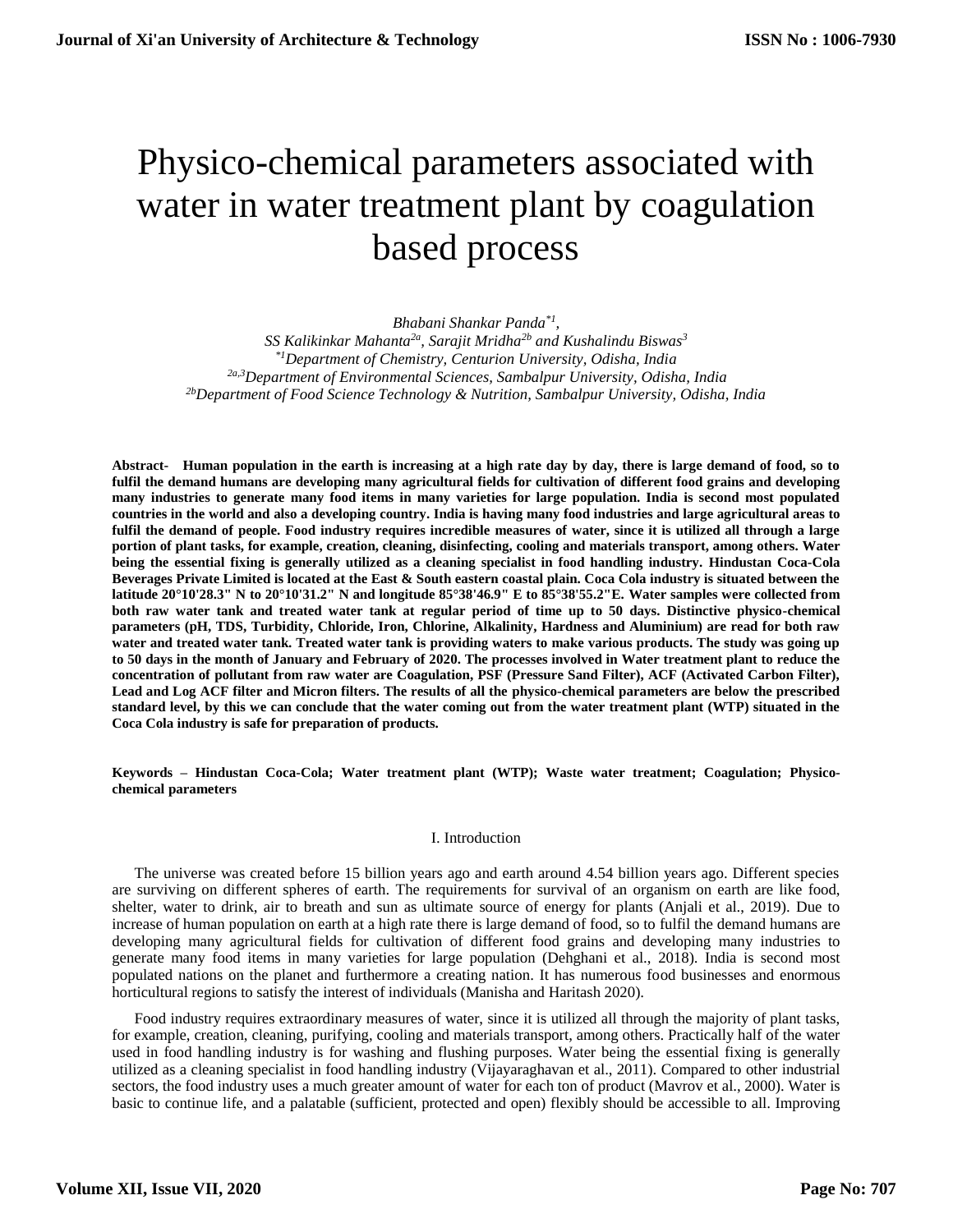access to safe drinking water can bring about unmistakable advantages to wellbeing. Each exertion ought to be made to accomplish drinking water that is as protected as practicable (Yoon 2018).

Coca-Cola in India is among the biggest local purchasers of certain farming items. Hindustan Coca Cola Beverages Private Limited, Khurda,Odisha;is the super plant of the eastern India. It has got lines of production like Tetrapak juice line: 400PPM, RGB-CSD LINE :600BPM, KINLEY WATER:100BPM, MAAZA RGB-600BPM, KRONES-CSD LINE:600BPM, PET-CSD LINE:140BPM, HOT FILL-600BPMetc. Beverage manufactures necessity to protect their products, consumers and their own employees. Health and safety in manufacturing and final product are vital. As we probably aware "Water" is indispensable for all types of life and is the most essential necessity of a drink industry (Moghaddam et al., 2010). That is the reason particular water is helpful in multi-crease purposes. Water treatment plant or WTP treats water by multiple barrier approach. It embraces Coagulation process, Sand separation, activated carbon filtration, Lead, lag ACF, Micron filtration, Reverse osmosis, Ultra Violet treatment, Ultra filtration (Jang and Lee 2018).

At Hindustan Coca-Cola Beverages Pvt. Ltd., Khurda,Odisha; Water treatment framework includes three primary procedures like; Rewarded Water Framework, Delicate Water Age and Recuperation Water Framework. Water treatment plant located at Hindustan Coca-Cola Beverages Private Limited, Khurda,Odisha. Water treatment plant is utilizing the coagulation arrangement of water treatment. In this plant, two types of water are produced and are treated water and soft water (Maeng et al., 2017).

Raw Water: The raw water is procured from Mahanadi which are transported to the plant and Stored in the raw after storage tank. In the tank chlorine dosing is done at 3 to 5 ppm so as to render it free from microbial load (Raymond et al., 2017).

Treated Water**:** Raw water is pumped from bore well or received from IDCO water body which is chlorinated and stored in raw water tank. The chlorinated raw water is then pumped through solid contact clarifier (SCC) in which coagulation and flocculation of the suspended organic matter takes place with the addition of lime, chlorine and ferrous sulphate (Mauclaire et al., 2004). Chemical dosing is done to facilitate flocculation and coagulation there by reducing alkalinity and suspended solids. The flocs formed settle at the bottom of the clarifier and clear water is stored in clarifier water tank (Tiaiba et al., 2018).

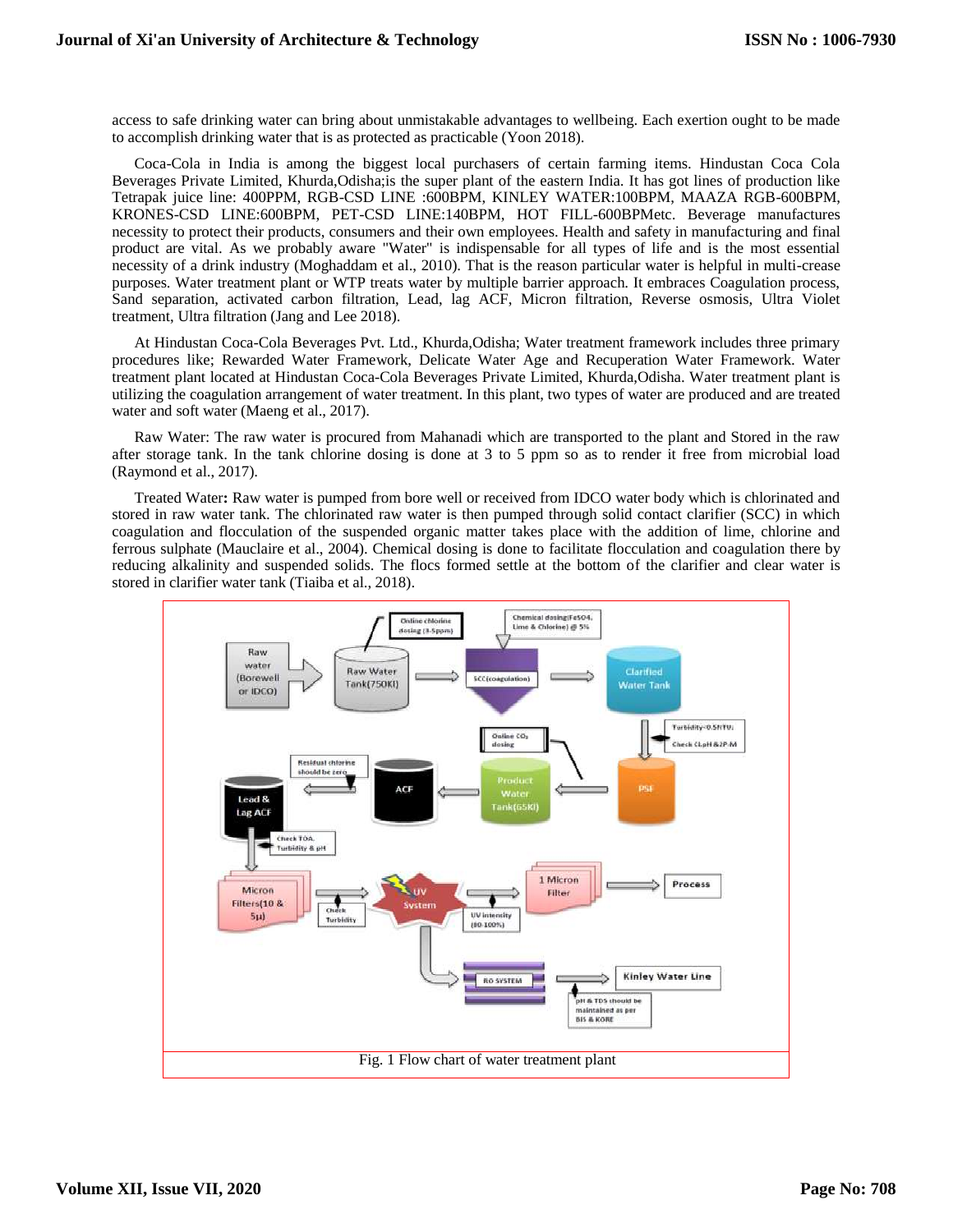The reasonable water from the clarifier water tank is then siphoned through Weight quartz channel comprises of evaluated stones, rock and beat with fine silex quartz (Stembal et al., 2005). The turbidity and suspended solids present in the water are removed in this filter. Filtered water is chlorinated and stored in product water tank and then passed through Activated carbon filter which ensures that no residual chlorine is passed on to process. This water is passed through 10 micron and 5-micron cartridge filter in series, in order to ensure complete removal of suspended solids. This water is then used for bottle filling (Baki and Aras 2018).

Soft Water**:** The chlorinated raw water is pumped from raw water tank through Pressure quartz filter which removes turbidity and suspended solids present in the water. Sifted water at that point goes through Activated carbon filter (ACF) guarantees expulsion of remaining chlorine. The sifted water at that point went through conditioner having solid acidic cation trade gum where calcium and magnesium particles mainly as bicarbonates, chlorides and sulphates which structure hardness in water are traded for sodium particles which gives form hardness in water are exchanged for sodium ions which gives softened water (Wuana et al., 2017). Soft water then splits into two streams. One stream goes to unchlorinated soft water tank. Unchlorinated soft water is used for boiler and utilitiesIn the other stream, chlorine is infused in delicate water before going into chlorinated delicate water tank. Chlorinated soft water is used for bottle washing. The cationic exchange resin is regenerated by passing solution of sodium chloride (Yeong et al., 2017).



Objectives of the Study: The specific objective of this study is to assessment of different physico-chemical parameters associated with preparation of drinks in Hindustan Coca Cola Beverages Private Limited, Khurda; and also, to discuss upon the removal efficiency of different parameters in Water treatment plant.

#### 2. Materials and methods

*2.1 Study area:* Hindustan Coca-Cola Beverages Private Limited is located at the Southeastern coastal plain and the agro-climatic zone blessed with sandy-loam, Lome, clay-lome and clayey soil in varied agro-eco system. This region is known for industrial estate of odisha because many industrial estates functioning in this District, like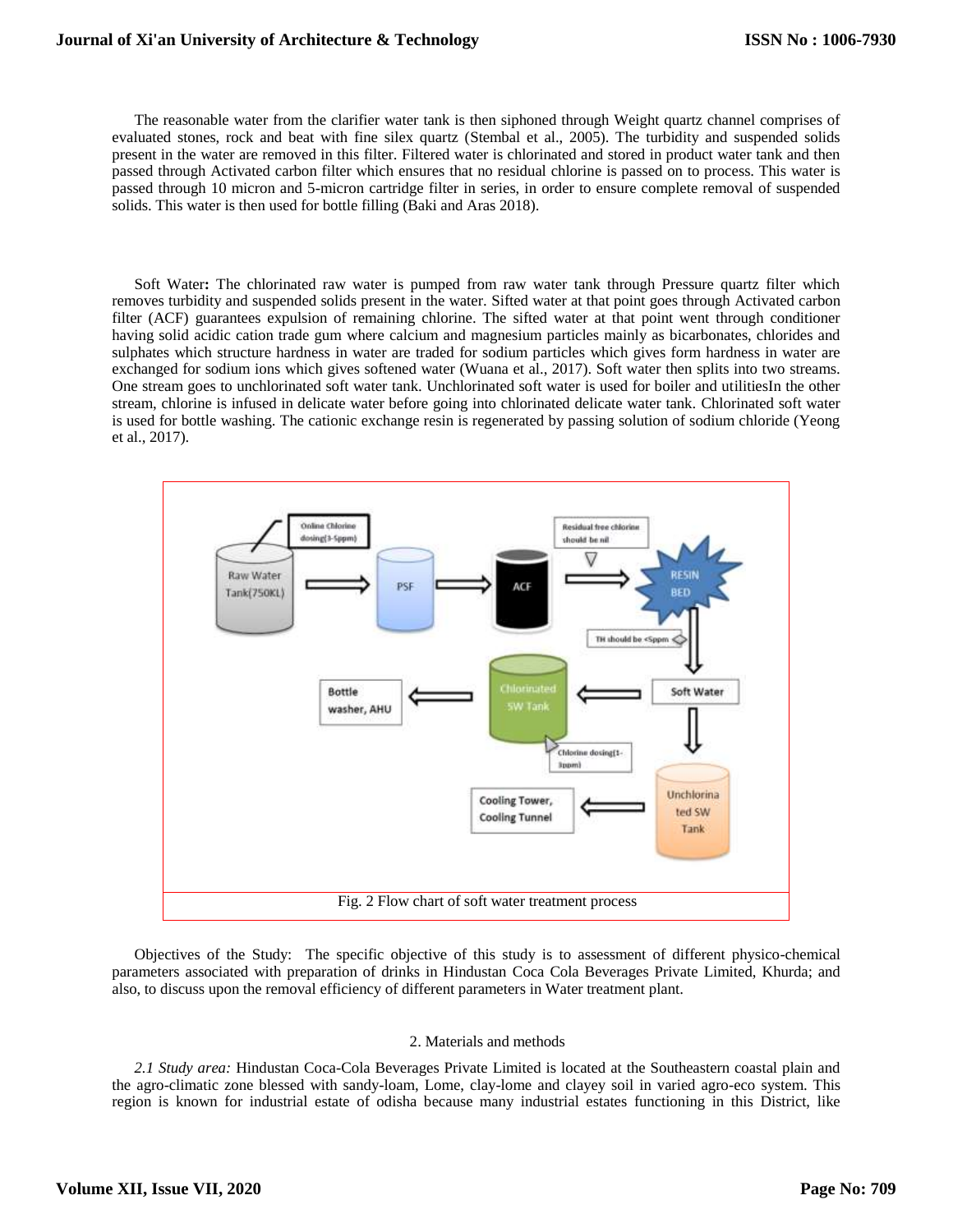mancheswar Industrial Estate and Khurda Industrial Estate., near Orissa's capital Bhubaneswar. Its bioclimatology is much influenced for the short radial distance from the Bay of Bengal and presences of a huge water body like the Chilika Lake. Coca Cola industry is situated between the latitude 20°10'28.3"N to 20°10'31.2"N and longitude 85°38'46.9"E to 85°38'55.2"E. Fig. 3 Shows the sampling sites.



2.2 Sample collection: Water samples were collected from both raw water tank and treated water tank at regular period of time. About 500ml of water samples from each tank were collected in beaker and taken to laboratory for further analysis.

## *2.3 Different parameters and their testing procedure:*

#### *2.3.1 P-Alkalinity test (Phenolphthalein alkalinity test):*

P-alkalinity measures the amount of carbon and hydroxyl alkalinity present in terms of ppm as calcium carbonate. P-alkalinity is measured down to a pH of 8.3 to 8.5. For determination of p-alkalinity, 100ml of water sample is taken in an Erlenmeyer flask. To this about 2 to 4 drops of phenolphthalein indicator was added, which turns the water to pink colour. This is titrated against 0.02N sulphuric acid until colourless appears.

#### *2.3.2 M-Alkalinity test (Methyl purple alkalinity test):*

M-alkalinity or total alkalinity test is measuring the amount of carbonate, bicarbonate and hydroxide present in terms of PPM as calcium carbonate .M-alkalinity is measured down to a PH of 4.3 to 4.5.For determination of M-Alkalinity, 100ml of water sample is taken in an Erlenmeyer flask. To this about 2 to 4 drops of sodium thiosulphate solution (0.1 N) was added followed by 3-5 drops of methyl purple indicator, which turns the water to green colour. Sodium thiosulphate clears all the free chlorine present in sample water. This is titrated against 0.02N sulphuric acid (H2SO4) until blue colour appears. Endpoint is indicated by change in colour. Standard reading is it should be less than 85.

## *2.3.3 Total alkalinity test (2P-M Test):*

2P-M test is nothing but, p-alkalinity test followed by M-alkalinity test with the same sample. Via this test, the mixing and balancing of all chemical components is determined.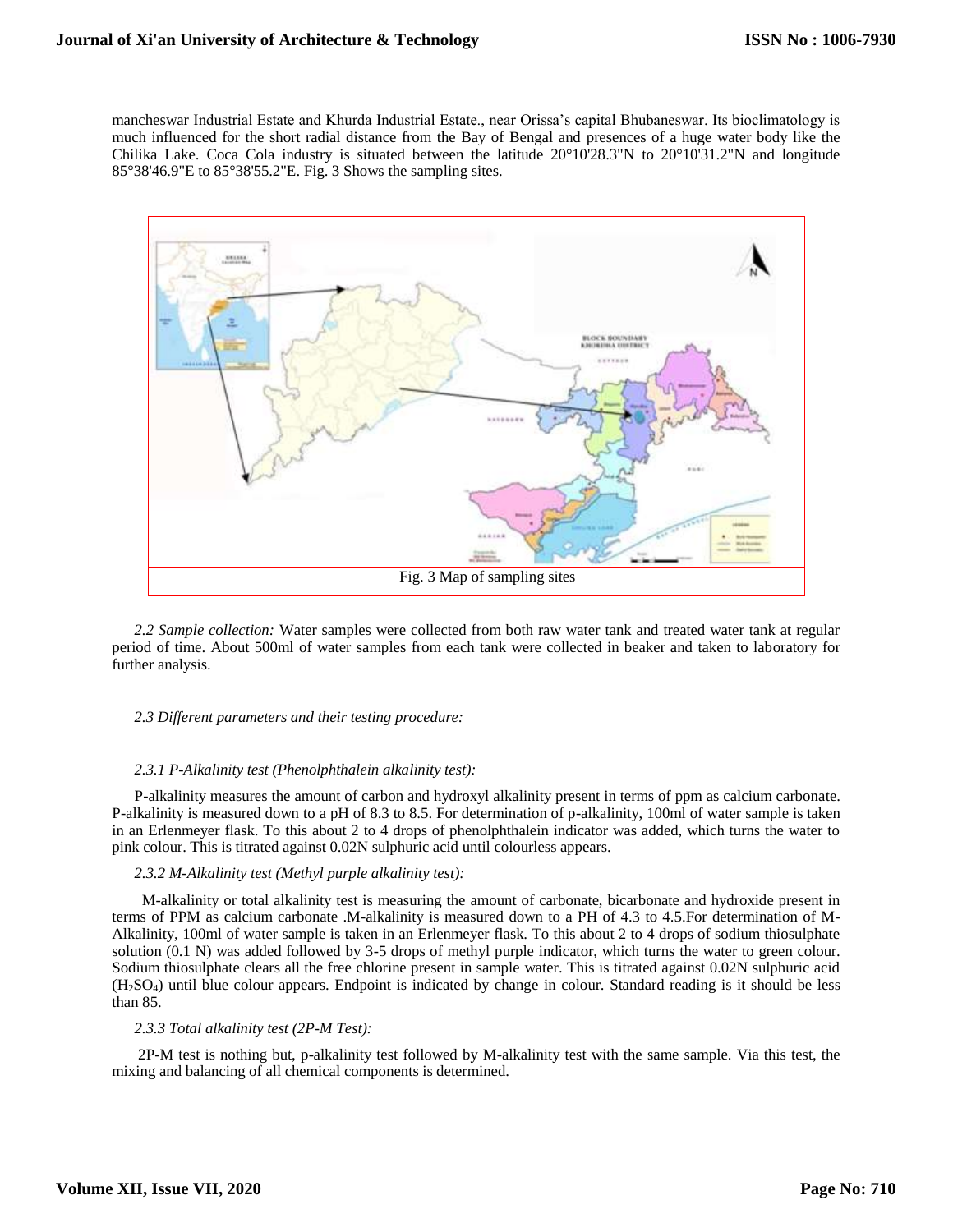## *2.3.4 Total hardness test:*

Total hardness test determines the chlorides, Sulphates and Nitrates of calcium and magnesium present in water. For determination of total hardness, 100ml of water sample is taken in an Erlenmeyer flask. To this about 2 to 4 drops of ammonia buffer solution was added followed by one hardness indicator tablet, which turns the water to dark pink or purple. This is titrated against 0.02N EDTA (Ethylene Damien Tetra Acetic Acid) until dark blue colour appears. Endpoint is indicated by colour change. The standard is it should be below 100.

## *2.3.5 Calcium hardness test:*

Taking 100ml of treated water. Then sodium hydroxide buffer 8-10 drops and calcium hardness tablet are added and mixed well. After that titration takes place against 0.02N EDTA. End point is indicated by change in colour from light purple to light blue. The standard is it should be below 100.

## *2.3.6 Turbidity:*

Turbidity is related to the suspended solids present in water. So turbid water looks hazy. Turbidity is the main test that determines the quality of water. The test is performed in an instrument called as nephelometer or turbidity meter. The unit of turbidity is measured as NTU (Nephelometric Turbidity Unit). In general, the turbidity of water should not exceed 0. 5NTU.Turbidity is measured by using NTU meter. It should be below 0.3NTU.

## *2.3.7 Total dissolved solid (TDS):*

Total dissolved solid is the combination of all inorganic and organic substances present in water. TDS is measured by conductivity meter and expressed in terms of PPM (Parts per Million). The TDS (Total dissolved solid) is measured by dipping the electrode into water. It should be below 500.

## *2.3.8 Hydrogen potential (pH):*

pH determines whether the water is acidic or alkaline. The pH meter determines the PH 7 is determined as neutral. Water with PH less than 7 is said to be acidic and with PH more than 7 is said to be basic. The pH is measured by using Ph meter. It should be remaining in between 6.5 to 8.5.

## *2.3.9 Iron test:*

Iron test determines the amount of free iron (Ferrous or Ferric ion) present in water. The BIS follows the following test. Then taking 5ml of sample and 3 drops of Fe  $_1$  reagent is added. After that leave the sample for 2-3 minutes. Then analyses the sample using spectrophotometer with set programme. It should be less than 0.1.

## *2.3.10 Chloride Testing:*

100ml of sample is taken. Then 1ml of 1% potassium chromate as an indicator is added in it. After that titration takes place against 0.02N H2SO4.Endpoint indicated as colour change from yellow to bricks colour. Chloride content is*,*

(Sample reading  $-$  blanck reading)  $\times$  normality of solution  $\times$  Molecular weight of silver nitrate

## Volume of sample

It should be less than 250.

## *2.3.11 Aluminium testing:*

Add 1micro spoon of Al<sub>1</sub>, 1.2ml of Al<sub>2</sub>, 0.25ml of Al<sub>3</sub> in 5ml of sample. After 2-3 minutes concentration is measured using spectrophotometer at the specified wave length. It should be less than 0.2.

# *2.3.12 Sulphate testing:*

This test can be performed using only Merc-spectrophotometer present in ETP lab. First addition of SO<sub>4</sub> tablet in 25ml of sample is takes place. Then measurement of the concentration taking place using spectrophotometer, which should be less than 250.

#### *2.3.13 Total chlorine test:*

This test can be performed in each WTP respectively, there are kits present in each one of them to perform the test timely. 25ml of sample in the cuvette is taken and total chlorine powder add in it. Then using the colour measuring kit identifies the concentration of chlorine in the water tested. It should be 3-5ppm.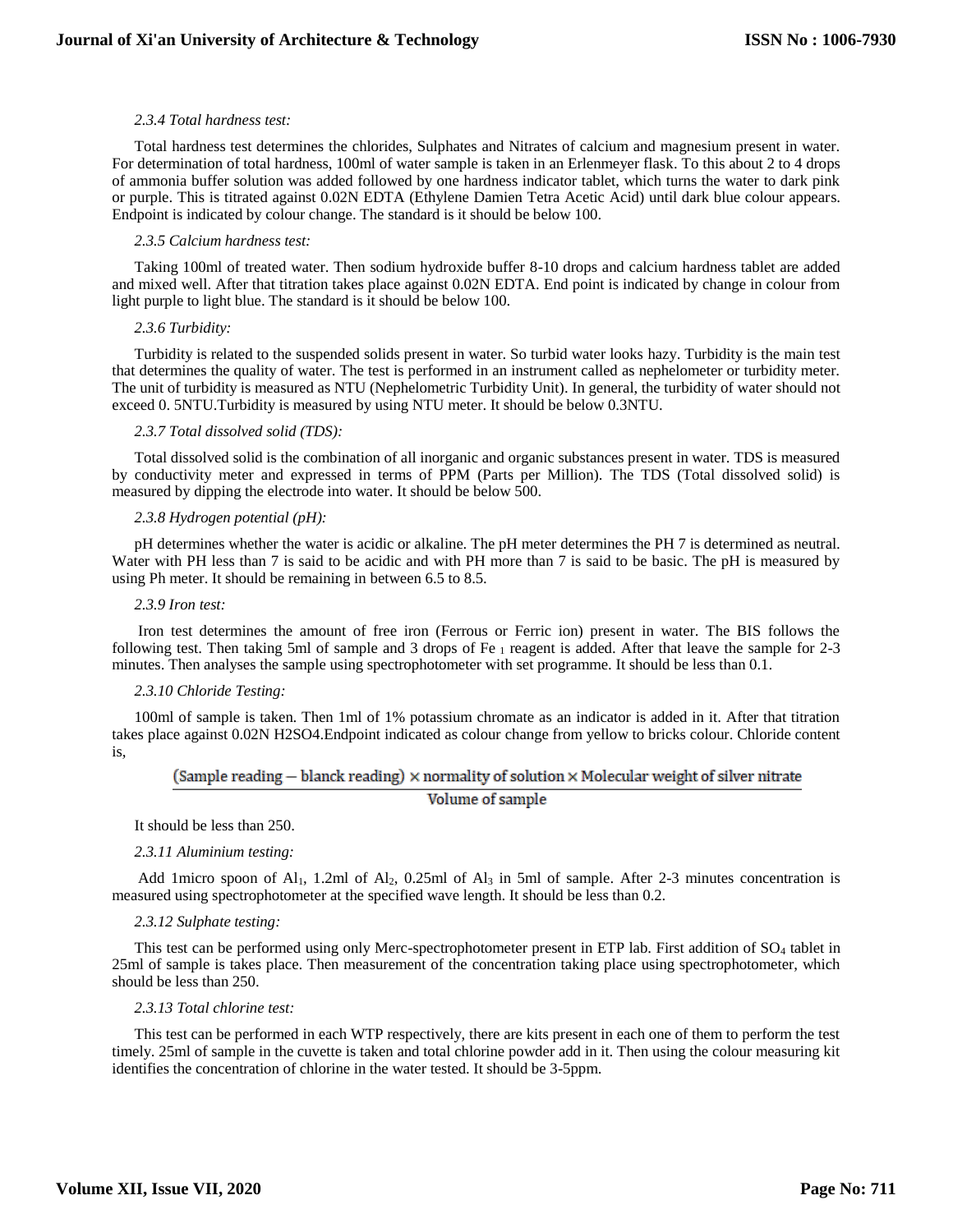# 3. Results and discussion

# *3.1 Results:*

Different physico-chemical parameters were analyzed using following methods and instruments as described in pre pages. Seven parameters were estimated for raw water and Eleven for Treated water. The following table 1 and 2 shows the concentration results (maximum values, maximum values, average values and standard values) of different physico-chemical parameters of both raw and treated water samples, which were analyzed once up to 50 days in the month of January and february,2020.

| Table-1: Max, Min and Average concentration values Of different physico-chemical Parameters of treated water |  |  |  |  |
|--------------------------------------------------------------------------------------------------------------|--|--|--|--|
|                                                                                                              |  |  |  |  |

| <b>Parameters</b>          | <b>Maximum</b>   | <b>Minimum</b> | <b>Average</b> | <b>Standard</b>  |
|----------------------------|------------------|----------------|----------------|------------------|
| pH                         | 7.51             | 6.45           | 6.91           | 6.5 to 8.5       |
| $TDS$ (mg/L)               | 96               | 54             | 77.8           | $<$ 500mg/L      |
| <b>Turbidity (NTU)</b>     | 0.2              | 0.03           | 0.06           | $<$ 0.3 NTU      |
| <b>M-Alkalinity (mg/L)</b> | 48               | 15             | 33.86          | $<$ 85 mg/L      |
| T-Hardness (mg/L)          | 96               | 37             | 62.7           | $<$ 100 mg/L     |
| Ca-Hardness (mg/L)         | 78               | 30             | 47.7           | $<$ 100 mg/L     |
| Cl <sub>2</sub> (mg/L)     | $\boldsymbol{0}$ | $\mathbf{0}$   | $\Omega$       | $0 \text{ mg/L}$ |
| $Cl^-(mg/L)$               | 35.45            | 10.68          | 20.52          | $<$ 250 mg/L     |
| Fe (mg/L)                  | $\Omega$         | $\theta$       | $\Omega$       | $< 0.1$ mg/L     |
| $AI$ (mg/L)                | $\theta$         | $\theta$       | $\theta$       | $< 0.2$ mg/L     |
| $SO_4$ (mg/L)              | 28               |                | 6.5            | $<$ 250 mg/L     |

Table-2: Max, Min and Average concentration values 0f different physico-chemical Parameters of raw water

| <b>Parameters</b>          | <b>Maximum</b> | <b>Minimum</b> | <b>Average</b> | <b>Standard</b> |
|----------------------------|----------------|----------------|----------------|-----------------|
| pH                         | 7.65           | 7.17           | 7.44           | 7.5             |
| $TDS$ (mg/L)               | 133            | 109            | 119.43         | $<$ 158mg/L     |
| <b>Turbidity (NTU)</b>     | 3.08           | 1.63           | 2.28           | $<$ 3.01 NTU    |
| <b>M-Alkalinity (mg/L)</b> | 95             | 78             | 84.9           | $<$ 85 mg/L     |
| $T$ -Hardness $(mg/L)$     | 108            | 85             | 94.92          | $<$ 100 mg/L    |
| Ca-Hardness (mg/L)         | 91             | 60             | 73.9           | $<$ 100 mg/L    |
| Cl <sub>2</sub> (mg/L)     | 6              | 3              | 4.82           | $<$ 3-5 mg/L    |

The pH value of a food is a direct function of the free hydrogen ions present in that food. Acids present in foods release these hydrogen ions, which give acid foods their distinct sour flavour. Thus, pH may be defined as a measure of free acidity. pH in raw water is found varies from 7.17 to 7.65 and in treated water is found varies from 6.45 to 7.51. Average is found to be 7.44 in raw water and 6.91 in the treated water tank. The following two figures (fig.4 and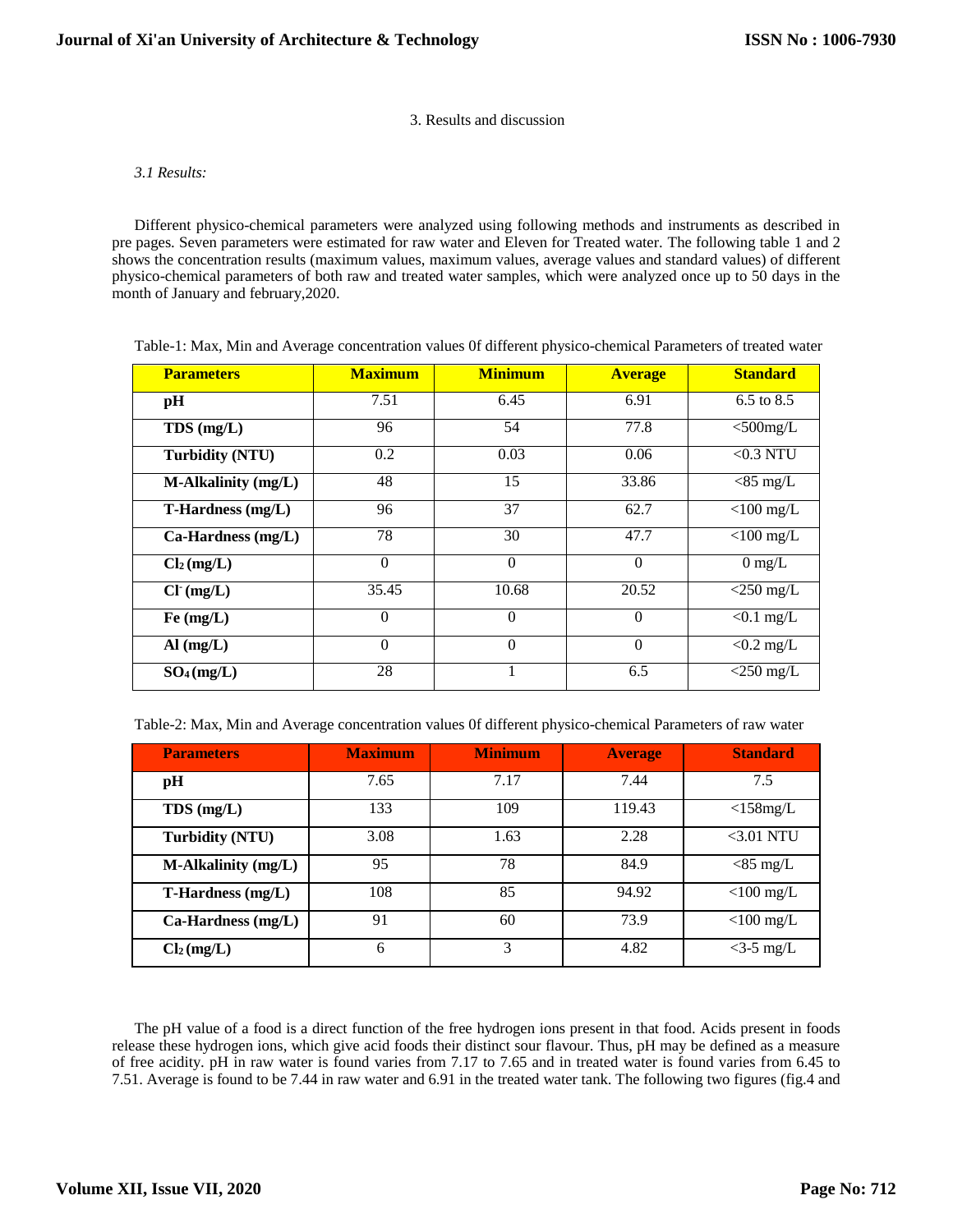fig.5) shows the results of pH for both raw and treated water samples of 50 days (month of January and February;2020).



Total Dissolved Solids (TDS) in water are some organic and inorganic materials, which include minerals and ions that are dissolved in a particular quantity in water. The main contaminant present in water is total dissolved solids (TDS) that are left in the water after the normal filtration process. TDS in raw water varies from 109 mg/L to 133 mg/L and in treated water 54 mg/L to 96 mg/L. Average is found to be 119.43 mg/L in raw water and 77.8 mg/L in treated water. The following two figures (fig.6 and fig.7) shows the results of TDS for both raw and treated water samples of 50 days (month of January and February;2020).



Turbidity is the measure of relative clarity of a liquid. Turbidity in drinking water is aesthetically unappealing, and may also represent a health concern. Turbidity can provide food and shelter for pathogens. If not removed, the causes of high turbidity can promote re growth of pathogens in the water, leading to waterborne disease outbreaks. Turbidity is obtained ranges from 1.63 NTU to 3.08 NTU in raw water and 0.03 NTU to 0.2 NTU in treated water. Average is found about 2.28NTU in raw water and 0.06 NTU in treated water. The following two figures (fig.8 and fig.9) shows the results of Turbidity for both raw and treated water samples of 50 days (month of January and February;2020).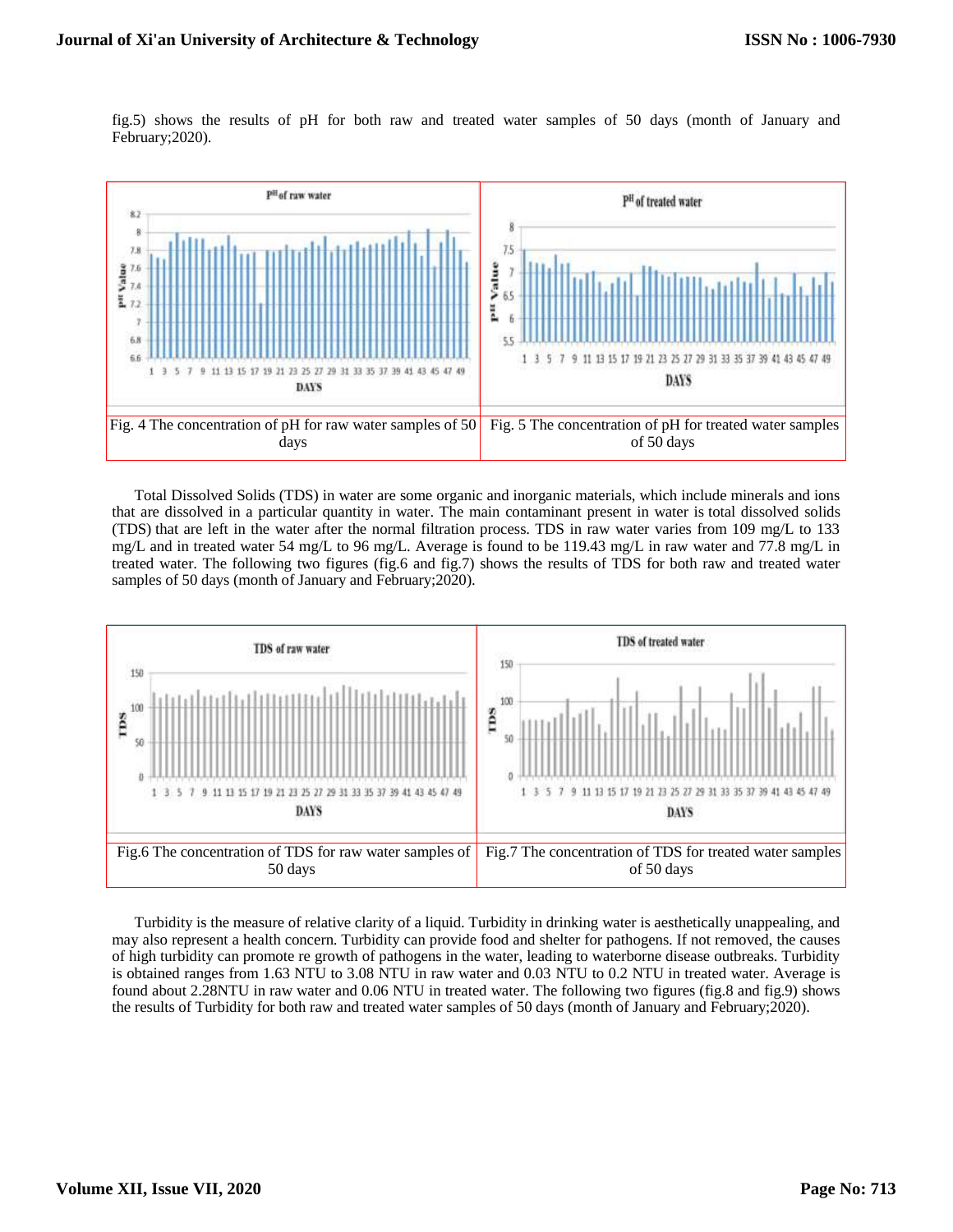

Alkalinity is the strength of a buffer solution composed of weak acids and their conjugate bases. It is important to note that an ingredient's acid or alkaline forming tendency in the body has nothing to do with the actual pH of the food itself. Citrus fruits are acidic in nature, but citric acid actually has an alkalizing effect in our body. Alkaline foods are important so as to bring about a balance. M-alkalinity in raw water is found to be varies from 78 mg/L to 95 mg/L and in treated water found varies from 15 mg/L to 48 mg/L. Average is found to be 84.9 mg/L in raw water and 33.86 mg/L in treated water. The following two figures (fig.10 and fig.11) shows the results of M-Alkalinity for both raw and treated water samples of 50 days (month of January and February;2020).



Hardness is the resistance of a material to localized deformation. The term can apply to deformation from indentation, scratching, cutting or bending. The hardness of food plays an important role in the selection and ingestion of food and that the hardness of food could be a conditioned stimulus for conditioned food aversion. Total Hardness in raw water is found to be varies from 85 mg/L to 108 mg/L in raw water and 37 mg/L to 96 mg/L in treated water. Average is found to be 94.92 mg/L in raw water and 62.70 mg/L in treated water. Ca-Hardness in raw water is ranges from 60 mg/L to 91 mg/L and 30 mg/L to 78 mg/L in treated water. Average of Ca-Hardness is found to be 73.90 mg/L in raw water and 47.70 mg/L in treated water. The following four figures (fig.12, fig.13, fig.14 and fig.15) shows the results of T-Hardness and Ca-Hardness for both raw and treated water samples of 50 days (month of January and February;2020) respectively.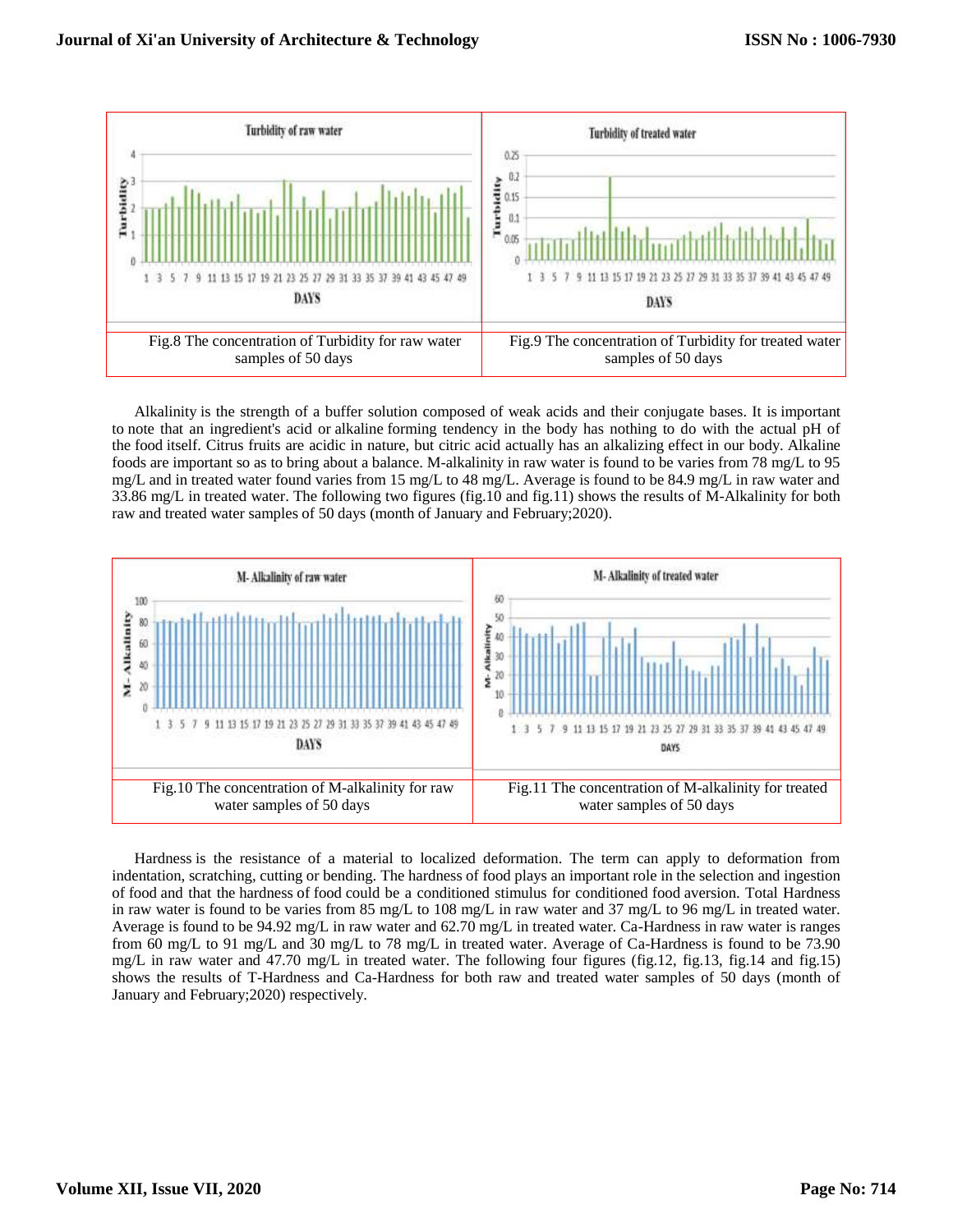

Chlorine (Cl2) compounds are widely used in the food industry to kill bacteria and disinfect. Examples include treating pasteurizer cooling water, washing fruit and vegetables and disinfecting food contact surfaces. Chlorine plays a vital role in the safe production, processing, transport and preparation of foods of all varieties.  $Cl_2$  in raw water ranges from 3 mg/L to 6 mg/L and  $\overline{0}$  mg/L in treated water. Average of Cl<sub>2</sub> in raw water found to be 4.82 mg/L. The following two figures (fig.16 and fig.17) shows the results of Chlorine  $(Cl<sub>2</sub>)$  compounds for both raw and treated water samples of 50 days (month of January and February;2020).

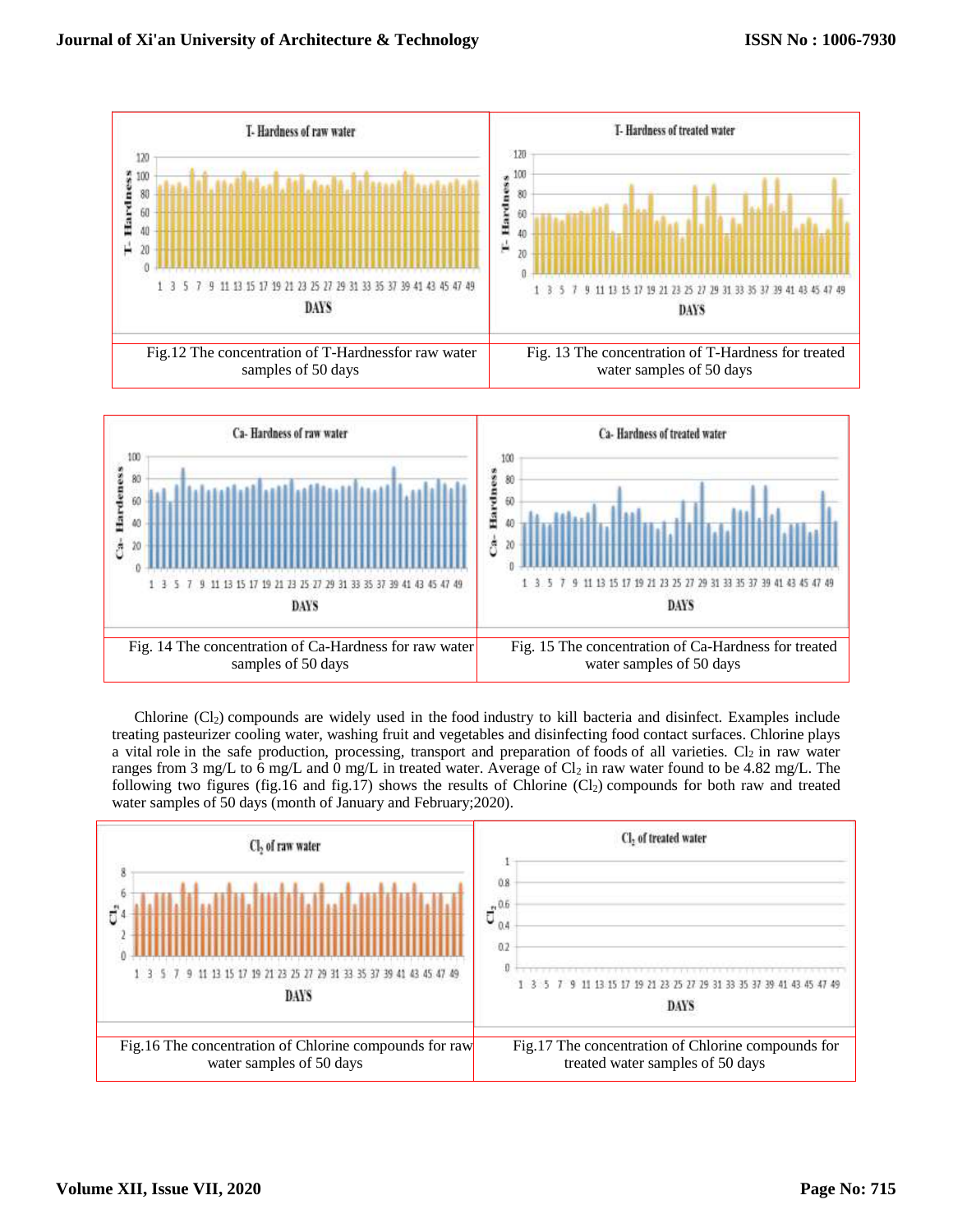Chloride (Cl<sup>-</sup>) is important in maintaining water balance, and is an essential component of gastric juice. We get our supplies of chlorine from food mainly in the form of sodium chloride (salt). Dietary deficiency of chlorine is rare and is only likely to occur if you have excessive losses from your body. Cl concentration ranges from 10.68 mg/L to 35.45 mg/L in treated water and average is found to be 20.52 mg/L. The following fig.18 shows the results of Chloride (Cl<sup>-</sup>) compounds for treated water samples of 50 days (month of January and February;2020).



Fig. 18 The concentration of Chloride (Cl<sup>-</sup>) for treated water samples of 50 days.

Iron (Fe) is a mineral vital to the proper function of hemoglobin, a protein needed to transport oxygen in the blood. Iron also has a role in a variety of other important processes in the body. A shortage of iron in the blood can lead to a range of serious health problems, including iron deficiency anemia. Iron concentration in treated water is found to be 0 mg/L.

Aluminum (Al) is a nonessential metal to which humans are frequently exposed. Aluminum in the food supply comes from natural sources, water used in food preparation, food ingredients, and utensils used during food preparations. The amount of aluminum in the diet is small, compared with the amount of aluminum in antacids and some buffered analgesics. Al concentration in treated water is found to be 0 mg/L.

Sulfates (SO4) are mineral salts containing sulfur. Mines, tanneries, steel mills, pulp mills, and textile plants also release sulfates into the environment. Understanding the difference between sulfates and sulfites: Sulfites are different sulfur-containing chemicals used as food preservatives. SO<sup>4</sup> concentration in treated water is found to be varies from 1 mg/L to 28 mg/L and average is 6.50mg/L. The following fig.19 shows the results of Sulfates (SO4) are mineral for treated water samples of 50 days (month of January and February;2020).



Fig. 19 The concentration of Sulfates (SO4) material for treated water samples of 50 days.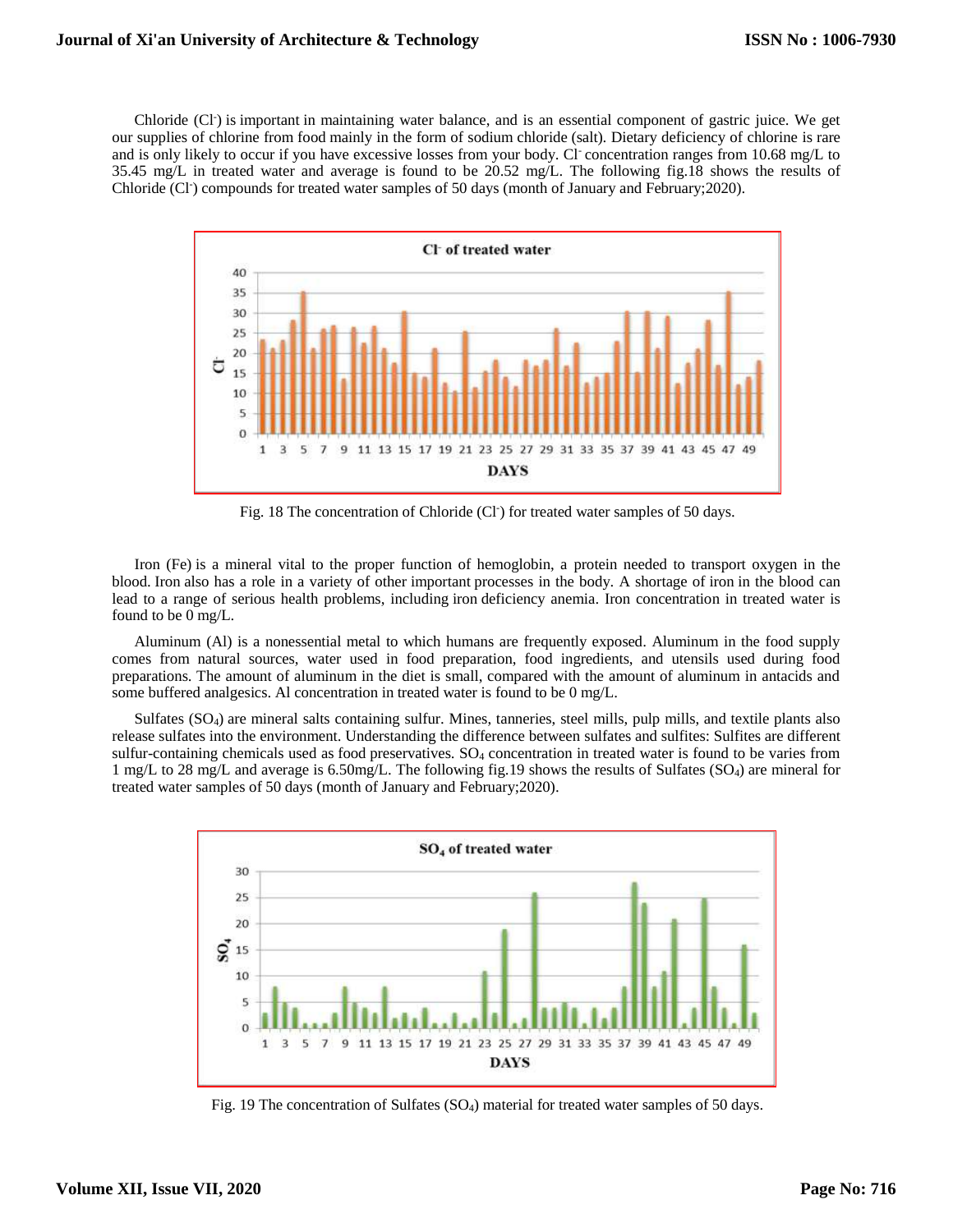## *3.2 DIscussion:*

As per the presented data in chapter 4, we found that pH in raw water is  $7.44\pm0.01$  and  $6.91\pm0.04$  in the treated water. We have seen that after the treatment with various processes in several steps the treated water is come to accepted level which we can easily use for making various products. According to treated water standard use by Coca Cola Company, pH should be remaining in between 6.5 to 8.5 but my pH level is always within the prescribed limit. TDS in raw water varies from 109 mg/L to 133 mg/L and in treated water 54 mg/L to 96 mg/L. Average is found to be 119.43 mg/L in raw water and 77.8 mg/L in treated water. As per the prescribed standard the TDS should be remain below 500mg/L but all the presented result is remaining below the standard, so this water is good for use to make many products. Turbidity is obtained ranges from 1.63 NTU to 3.08 NTU in raw water and 0.03 NTU to 0.2 NTU in treated water. Average is found about 2.28NTU in raw water and 0.06 NTU in treated water. Here all the presented result are remains below the prescribed standard which is 0.3NTU, so this water is good for making different products. M-Alkalinity in raw water is found to be varies from 78 mg/L to 95 mg/L and in treated water found varies from 15 mg/L to 48 mg/L. Average is found to be 84.9 mg/L in raw water and 33.86 mg/L in treated water. The result given in the standard is  $85mg/L$ . All my results are remains below the standard, so the water is safe for making various products. T-Hardness in raw water is found to be varies from 85 mg/L to 108 mg/L in raw water and 37 mg/L to 96 mg/L in treated water. Average is found to be 94.92 mg/L in raw water and 62.70 mg/L in treated water. CA Hardness in raw water is ranges from 60 mg/L to 91 mg/L and 30 mg/L to 78 mg/L in treated water. Average of Ca-Hardness is found to be 73.90 mg/L in raw water and 47.70 mg/L in treated water. In the standard the prescribed value is 100mg/L for both T-Hardness and Ca-Hardness. All my results are remains below the prescribed standard. Hardness is important parameter which can alter the process of mixing in to various substances. Here all the results presented are remains below the prescribed standard. Chlorine  $(Cl<sub>2</sub>)$  in raw water ranges from 3 mg/L to 6 mg/L and 0 mg/L in treated water. Average of Cl<sub>2</sub> in raw water found to be 4.82 mg/L. Prescribed standard of treated water for is 0mg/L. All the results are remains below the prescribed standard, so the water can easily use for making products. Chloride (Cl<sup>-</sup>) concentration ranges from 10.68 mg/L to 35.45 mg/L in treated water and average is found to be 20.52 mg/L. Here all the results are below the prescribed standard. The given standard for treated water is 250mg/L. Iron concentration in treated water is found to be 0 mg/L. Prescribed standard of treated water for is <0.1 mg/L. All the results are remains below the prescribed standard. Aluminum (Al) concentration in treated water is found to be 0 mg/L. Prescribed standard of treated water for is <0.2 mg/L. All the results are remains below the prescribed standard. SO<sup>4</sup> concentration in treated water is found to be varies from 1 mg/L to 28 mg/L and average is 6.50mg/L. Prescribed standard of treated water for is <250 mg/L. All the results are remains below the prescribed standard, So the water coming out as treated water from the water treatment plant (WTP) is safe to use in coca-cola non-alcoholic beverages industry.

## 4. Summery

The raw water as it enters the raw water tank is chlorinated therefore killing all the microbes. It is then passed to solid contact clarifier in which coagulation and flocculation of the suspended organic matter takes place with the addition of lime, chlorine and ferrous sulphate. chemical dosing is done to facilitate flocculation and coagulation there by reducing alkalinity and suspended solids. the flocs formed settle at the bottom of the clarifier and clear water is stored in clarifier water tank. the clear water from clarified water tank is then pumped through pressure quartz filter consists of graded pebbles, gravels and topped with fine silex quartz. The turbidity and suspended solids present in the water are removed in this filter. filtered water is chlorinated and stored in product water tank and then passed through activated carbon filter which ensures that no residual chlorine is passed on to process. This water is passed through 10 micron and 5-micron cartridge filter in series, in order to ensure complete removal of suspended solids and UV is the last point of the water treatment process, here all the microbes are killed because of the UV- rays. hence the outcome is purified water which is then supplied to the production lines.

# 5. Conclusions

In this investigation I have evaluated various physico chemical parameters (pH, TDS, Turbidity, Chloride, Iron, Chlorine, Alkalinity, Hardness and Aluminium) of both raw water and treated water. Treated water is being provided for making different items. This study is continuing up to 60 days in the month of January to March of 2020. Solid Contact Clarifier, PSF (Pressure Sand Filter), ACF (Activated Carbon Filter), Lead and Lage ACF filter and Micron filters and UV (Ultra Violet) are the processes involved in Water treatment plant to reduce the concentration of impurity from raw water to Treated water. The results of all the physico-chemical parameters are underneath the